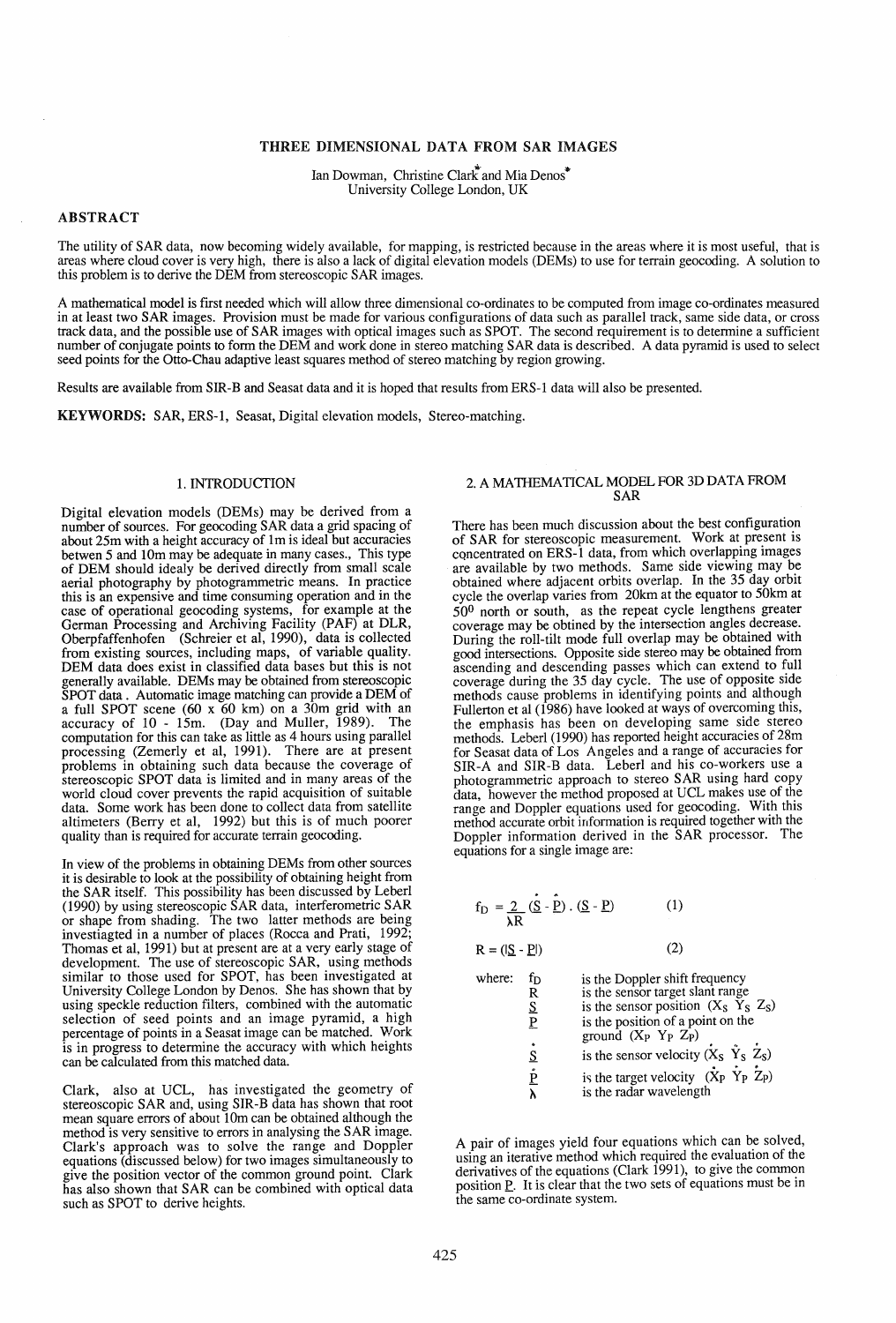The method was tested on SIR-B images of Mount Shasta. Since the method requires accurate orbit, which was not available, an accurate orbit was constructed and individual range pixel spacings were calculated for each pair of points, thus removing orbit errors from the calculation. Using this data with 12 ground control points, a root mean square error of ±8.1m in Z was obtained. However the method is very sensitive to errors in the input data.

### 3. AUTOMATED MATCHING OF SAR DATA

Automated matching of stereoscopic data from space has been successfully carried out with SPOT data, and also with other optical data. At UCL a variation of the adaptive least squares matching technique has been developed by Otto and Chau (1989). The method adopts the area based matcher with a (1989). The method adopts the area based matcher with a region growing mechanism which is a powerful means of dealing with discontinuities and areas which are difficult to match. In order to work effectively around discontinuities the Otto-Chau matcher requires a sufficient number of seed points to cover the whole image.

SAR data has a number of features which differ from optical data. Speckle is one of these and gross differences due to different incidence angles and orbit configurations is another. In order to apply a suitable methodology to matching SAR data the Otto-Chau matcher has been incorporated into a system which includes automatic seed point generation using an image pyramid. The technique is described in full by Denos (1991) but is outlined here.



Figure 1. Flow chart for Cascade stereo matching scheme.

Figure 1 shows a flowchart of the cascade stereo matching scheme. The principle behind the automated seed point generation is that if stereo images are reduced in size by a large enough factor, then randomly generated points can be transformed into accurate conjugate points in the original Image by applying adaptive least squares matching at each tier of the resolution image pyramid. The matcher is able to pull in the correlation at each new tier of the pyramid and by applying the sheet growing mechanism of the Otto-Chau matcher near the top of the pyramid it is possible to produce a dense stereo matched set of data at the bottom of the pyramid.

The method has been applied on the SIR-B data of Mount Shasta where a rather sparse, unevenly spaced set of points were matched, and on Seasat data of Death Valley. The results from Death valley are given in table 1.

|                |               | No Speckle Reduction |                        | Speckle Reduction |                        |                         |
|----------------|---------------|----------------------|------------------------|-------------------|------------------------|-------------------------|
| Tier<br>Number | Image<br>Size | Points<br>Matched    | Percentage<br>Coverage | Points<br>Matched | Percentage<br>Coverage |                         |
|                | 4x4           | 3000                 | N/A                    | 3000              | N/A                    |                         |
| $\overline{a}$ | 8x8           | 1053                 | N/A                    | 1866              | NΛ.                    | Point at<br>which sheet |
| 3              | 16x16         | 247                  | <b>N/A</b>             | 453               | N/A                    | growing<br>commences    |
| 4              | 32x32         | 392                  | 38.5%                  | 312               | 30.5%                  |                         |
| 5              | 64x64         | 2160                 | 52.7%                  | 2198              | 53.7%                  |                         |
| 6              | 128x128       | 10911                | 66.6%                  | 9655              | 58.9%                  |                         |
| $\overline{7}$ | 256x256       | 44974                | 68.8%                  | 46353             | 70.7%                  |                         |
| 8              | 512x512       | 161893               | 61.8%                  | 205020            | 78.2%                  |                         |
| $q*$           | 1024x1024     | 153222               | 58.5%                  | 212330            | 81.0%                  |                         |

N/A = Not Applicable • = 2 pixel grid used



#### 4. IMPLEMENTATION ISSUES

The work described above indicates that DEMscan be derived from overlapping SAR data using a mathematical model of the stereo geometry and matching techniques developed from successful methods used with SPOT data. Questions do however remain as to whether such a system can be economically applied in practice and whether it can compete with other methods of obtaining DEMs.

#### The problem

The problem to be addressed is 'how to obtain DEMs for geocoding SAR data'. The primary concern is to geocode the data from ERS-l SAR although this may be supplemented in the future by SAR from JERS-1 and Radarsat.

#### Coverage

The repeat cycle for ERS-1 during the first two and a half years of of the mission will not exceed 35 days. This means complete side overlay is available north and south of 50° but full coverage will not be available A few scenes giving greater coverage will be obtained during the roll-tilt mode and full coverage may be obtained from crossing tracks during the 35 day cycle although there are constraints on the use of the SAR during darkness. It would thus appear that the only way in which full coverage can be obtained is either by the full operational use of a roll-tilt mode or by making use of opposite side stereo. At present neither of these options is fully available.

#### **Accuracy**

The limited studies of accuracy indicate that although high accuracy is possible, it can not be guaranteed and much more experience is required to assess the performance. If accuracies in the range of 1O-20m are attainable, as Clark has indicated, then stereo SAR could provide data of sufficient accuracy for geocoding.